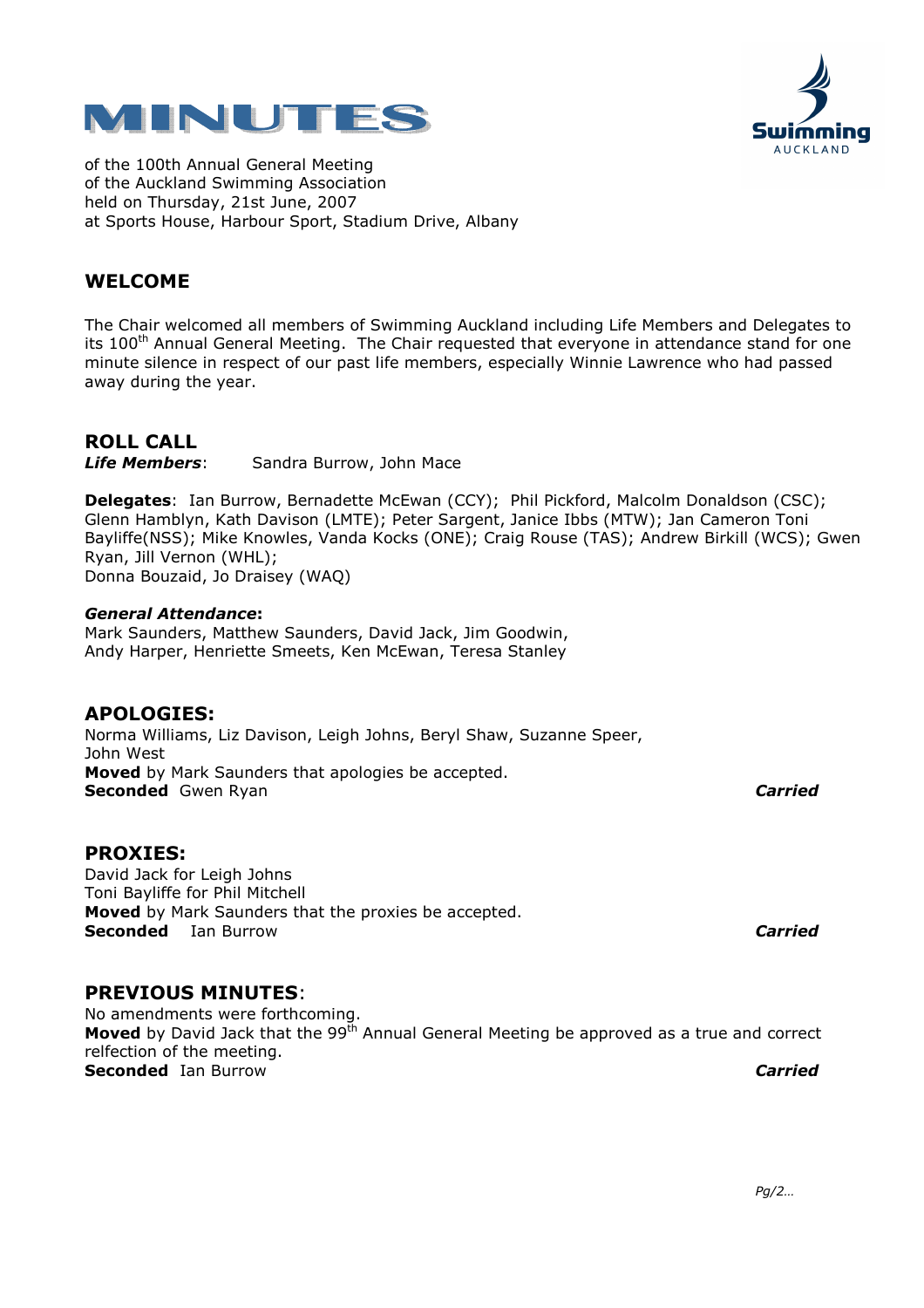

# DELEGATES TO SWIMMING AUCKLAND FOR THE ENSUING YEAR

| (Notified to date)      |                                        |
|-------------------------|----------------------------------------|
| Central City            | Ian Burrow; Bernadette McEwan          |
| Coast                   | Phil Pickford, Malcolm Donaldson       |
| Devonport               |                                        |
| Helensville             | Rowena Bowman                          |
| <b>Kelston Aquatics</b> |                                        |
| Kowhai                  |                                        |
| Metro                   |                                        |
| Mt Eden                 | Glenn Hamblyn, Kath Davidson           |
| Mt Wellington           | Peter Sargent, Janine Ibbs             |
| NorthShore              | Phil Mitchell                          |
| Onehunga                | Mike Knowles, Vanda Kocks              |
| Parnell                 | Alex Miln                              |
| <b>RNZAF Base</b>       |                                        |
| Roskill                 |                                        |
| <b>Total Aquatics</b>   | Craig Rouse                            |
| <b>Waitakere City</b>   | <b>Andrew Birkill</b>                  |
| Waitemata               |                                        |
| Waterhole               | Gwen Ryan, Jill Vernon, Rowan Campey   |
| West Akld Aquatics      | Donna Bouzaid, Jo Draisey, Leigh Johns |
|                         |                                        |

# CONSIDERATION OF THE ASSOCIATION'S ANNUAL REPORT AND FINANCIAL STATEMENTS FOR THE YEAR ENDED 30 APRIL 2007

Corrections to the Annual Report

Page 2: 2006/2007 Matthew Saunders co-opted onto board. Index page of accounts need to be amended with regard to page numbers

#### FINANCIAL STATEMENTS

David Jack spoke to the financial statements with the following highlights:

- Very good financial report to present and pleased to be able to present this to our members
- Main source of funds came through the funding of the new Screen which lifted the value of ĥ. the Association.
- Actual trading from meets, subscriptions and funding applications has generally mirrored previous years.

Moved by David Jack that the adoption of the financial statements be accepted. Seconded Gwen Ryan Carried Carried Carried Carried Carried Carried Carried Carried Carried Carried Carried Carried Carried Carried Carried Carried Carried Carried Carried Carried Carried Carried Carried Carried Carried Car

# ADDRESS BY CHAIR - MARK SAUNDERS

"I will assume that my report is taken as being read"

"Significant sport by 2010". We have started moving in that direction in line with our strategic goals.

What have we done –

- Support our swimmers by running efficient and timely championship meets.
- Continued with the incentive scheme for swimmers achieving at the open level.
- Secured a new colour digital screen. A special thanks to our funders, The Lion Foundation, ASB Community Trust and the Waitakere Licensing Trust. We are proud to be the first region in the country to have a colour digital screen. Promoting the Swimfun carnival for school and swim school swimmers.

 $Pg/3...$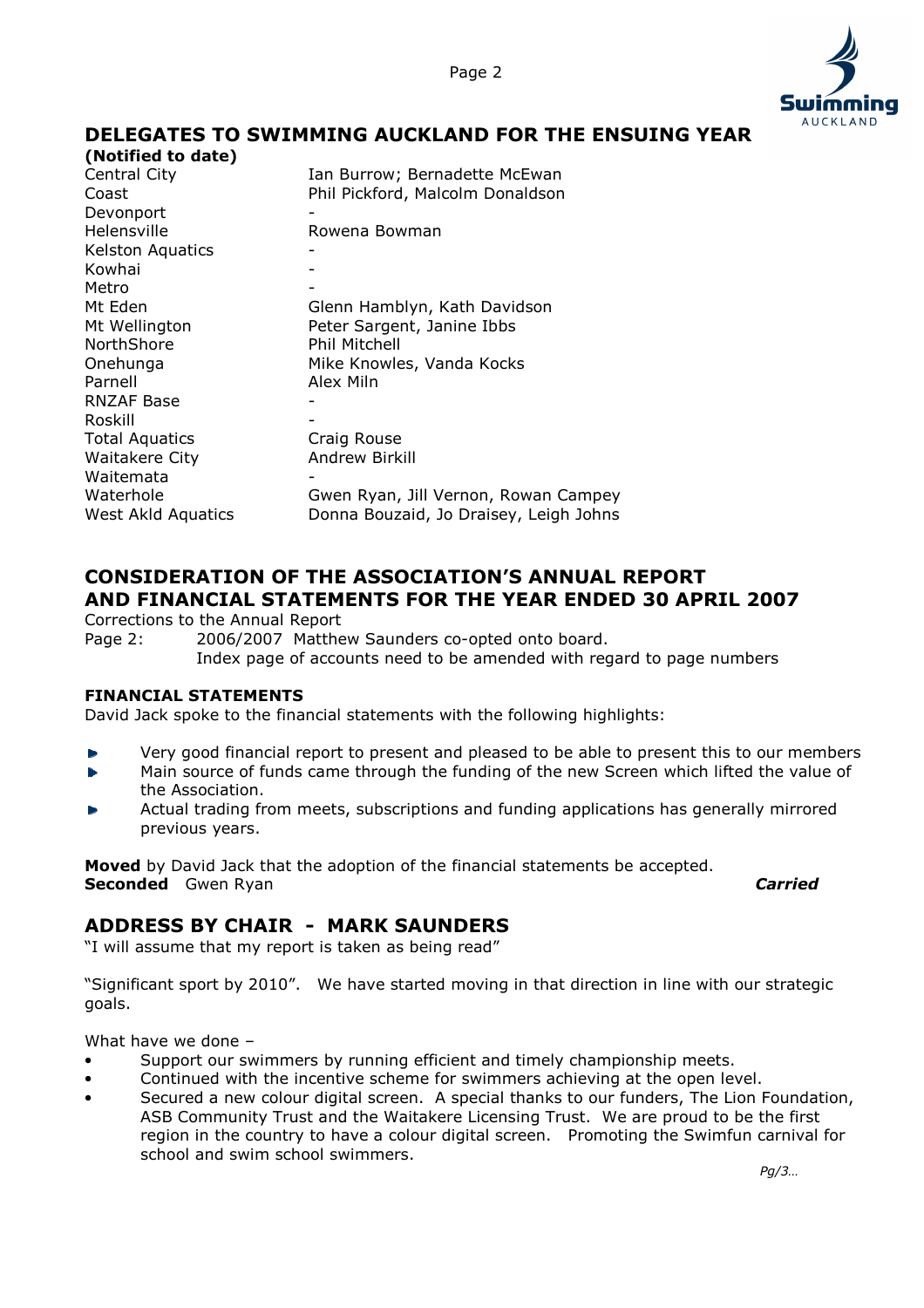

- Distribution of funds to assist with pool hire costs to clubs that run the monthly interclub meets.
- Suzanne Speer and Philippa have been involved in the ARPASS meetings (together with the 7 councils, regional sports trusts and national and regional sports organisations) which are reviewing Auckland's aquatic facilities.

Our swimmers are leading the way in New Zealand and so are some of the programmes. Our best practise has been recognised by other regions, some of who are now requesting Auckland to share their resources.

Funding is always an issue with sport. The new digital screen will help in assisting clubs with sponsors and fundraising.

National scene –

- Absolute Insurance is supporting clubs and have a fundraising option in place for clubs through insurance. Opportunities are there.
- Development of a national database for clubs to enter all their members and keep a check on times etc. Voting at the Swimming New Zealand AGM in 2008 will be based on regions numbers on the database.
- Acquired the MYOB package which clubs can get through Swimming New Zealand at discounted prices.

If we are to keep moving forward all clubs need to be pro-active in meeting the needs of swimming in the Auckland region.

Moved by Mark Saunders that his report be accepted. Seconded David Jack **Carried Carried Carried** 

## ELECTION OF OFFICERS

| <b>Office</b>                                                  | <b>Nominee</b>                              |                                 |                    |
|----------------------------------------------------------------|---------------------------------------------|---------------------------------|--------------------|
| <b>President:</b>                                              | Andy Harper                                 | Board/Philippa Bouzaid          | Elected            |
| <b>Board Member</b>                                            | Ken McEwan                                  | Sandra Burrow/Ian Burrow        | Elected            |
| Registrar                                                      | Norma Williams                              | Sandra Burrow/Ian Burrow        | Elected            |
|                                                                | These nominates were all carried unappossed |                                 |                    |
| <b>Competitive Swim Group</b>                                  |                                             |                                 |                    |
| Moved B McEwan/Ken McEwan                                      |                                             | the election of S Burrow        | to CS Group        |
| Coaches Appointed                                              |                                             | Gwen Ryan/ Dan Feisst/Paul Kent | to CS Group        |
| Competitive Swim Group to appoint their 5 <sup>th</sup> person |                                             |                                 | <b>All Elected</b> |
| <b>Events Management Group</b>                                 |                                             |                                 |                    |
| Moved G Ryan/J Vernon                                          |                                             | the election of K Bernsten      | to EM Group        |
| Moved G Ryan/S Mackay                                          |                                             | the election of J Draisey       | to EM Group        |
| Moved D Crossan/J Salt                                         |                                             | the election of K Davison       | to EM Group        |
| Moved J Draisey/J Vernon                                       |                                             | the election of M Knowles       | to EM Group        |
| Moved B McEwan/G Ryan                                          |                                             | the election of K Holder        | to EM Group        |
|                                                                |                                             |                                 | <b>All Elected</b> |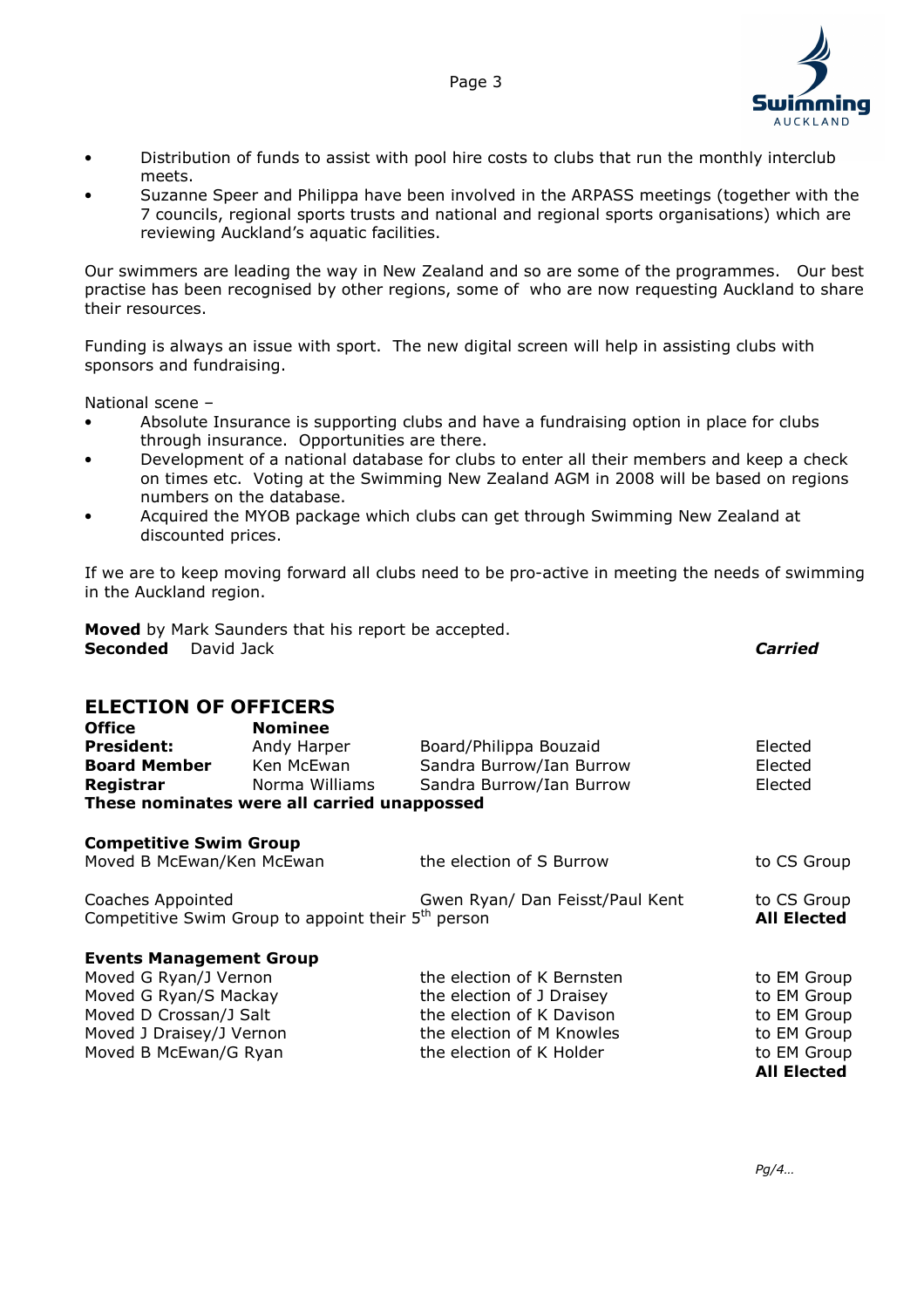**AUCKLAND** 

Technical Group Moved G Ryan/J Vernon The election of R Campey The to Tech Group Moved M Mincham / K Bernsten the election of J Vernon the to Tech Group Moved A Speirs / J Jones the election of C Rouse to Tech Group

Technology Group Moved G Ryan/S Mackay the election of J Draisey to T/logy Group Moved G Ryan/J Vernon the election of C Blackburn to T/logy Group

Awards Committee Moved by B McEwan/K McEwan the election of S Burrow **Elected** 

# CONSIDERATION OF LIFE MEMBERSHIP AND AWARDS COMMITTEE REPORT

Presented by Andy Harper (Chair)

Pleased to report that the committee had received a good number of nominations this year and thanked the clubs in forwarding names.

All Elected

All Elected

The Awards Committee requested the board to consider the following:

- 1. That the Auckland Service and Honours awards be restored to the Auckland Yearbook.
- 2. Look at the rules with regard to the length of time before receiving an Auckland Honours Award. The old remit stated the award was to be given at least 10 years after a member received a Service award. Awards Committee recommended that this be changed to 15 years from the time of service.

Andy Harper then presented the following awards:

| Moved Andy Harper/Jan Cameron   | that an Auckland Honours Service<br>Award be presented to Ian Burrow   | Carried         |
|---------------------------------|------------------------------------------------------------------------|-----------------|
| Moved Andy Harper/Craig Rouse   | that an Auckland Honours Service<br>Award be presented to David McCrae | Carried         |
| Moved Andy Harper/Jim Goodwin   | that an Auckland Honours Service<br>Award be presented to Jan Fulton   | Carried         |
| Moved Andy Harper/Jan Cameron   | that an Auckland Service Award<br>be presented to Toni Bayliffe        | Carried         |
| Moved Andy Harper/Jim Goodwin   | that an Auckland Service Award<br>be presented to Neil Williams        | Carried         |
| Moved Andy Harper/Jan Cameron   | that an Auckland Service Award<br>be presented to Andy Brown           | Carried         |
| Moved Andy Harper/Mike Knowles  | that an Auckland Service Award<br>be presented to Helen Price          | Carried         |
| Moved Andy Harper/Jo Draisey    | that an Auckland Service Award<br>be presented to Mike Knowles         | Carried         |
| Moved Andy Harper/Toni Bayliffe | that an Auckland Service Award<br>be presented to Nick Blundell        | Carried<br>Pq/5 |

Page 4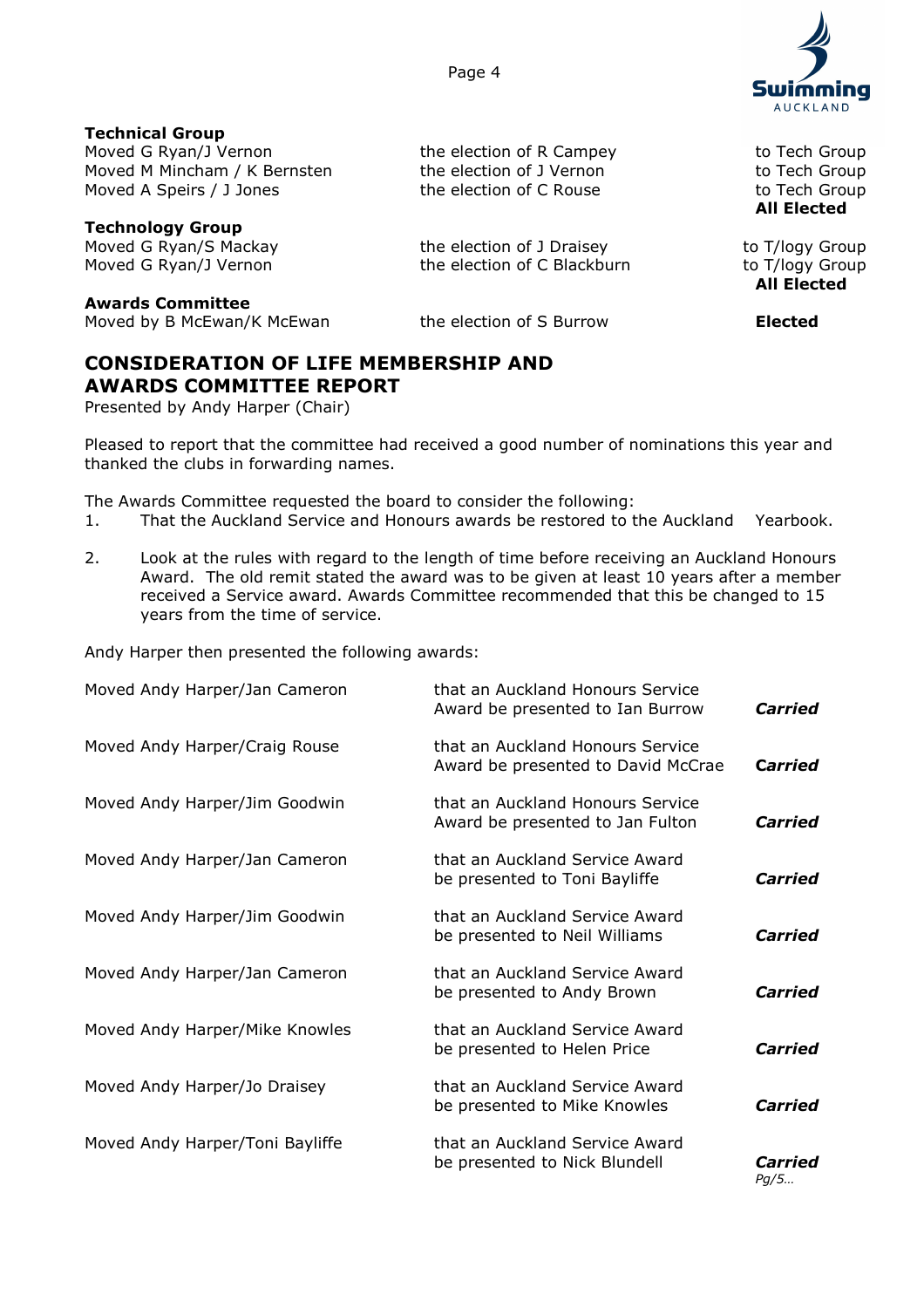



# CONSIDERATION OF RECOMMENDATIONS AND REMITS

The following remits from the Board had been received for consideration:

1. 6.03 Transfers Rule 6.03.1 Change the wording "granted by the Board" to read "granted by the Executive Officer" Rule 6.03.2 Change the wording "the board shall have discretion….." TO "the Executive Officer shall have discretion….." Rule 6.03.3 Change the wording "granted by the Board" to read "granted by the Executive Officer".

With regard to Rule 6.03.3 - Compliance with SNZ Inc. Rules. The unattached (60 days) ruling would come into effect due to this SNZ Rule. This ruling may change at the 2007 SNZ AGM and for this reason the board suggests that we leave our rule as is for the meantime.

2. R13.2.1 Ted Harding Memorial Trophy After the word "who", delete the following words, "in the opinion of the selection committee"



 and replace with the words "in the opinion of the ASA Selectors"

 Delete the words "in any of the three disciplines of the sport – competitive swimming, diving and synchronized swimming"

 Delete the following sub rules: R.13.2.2 through to R13.2.8

Change R13.2.9 to now become R13.2.2

#### Amendments marked in Red R1 INTERPRETATION

R1.1 In these Regulations, except where a contrary intention appears,

"Association" means the Auckland Swimming Association.

"Championships" means the Auckland Swimming Championships.

"Competitive Swimming Group" means that panel set by the authority of Rule 7.06.3 7.04 of the rules of the Auckland Swimming Association for the government of competitions in the Auckland Swimming Association Region.

"F.I.N.A." means the Federation Internationale de Natation Amateur.

Events Management Group means that panel set by the authority of Rule 7.06.5 7.05 of the rules of the Auckland Swimming Association for the government of League competitions in the Auckland Swimming Association Region.

Male shall import the female.

1"S.N.Z." means Swimming New Zealand.

"Rule" means the Rules of the Auckland Swimming Association Inc.

Singular shall import the plural.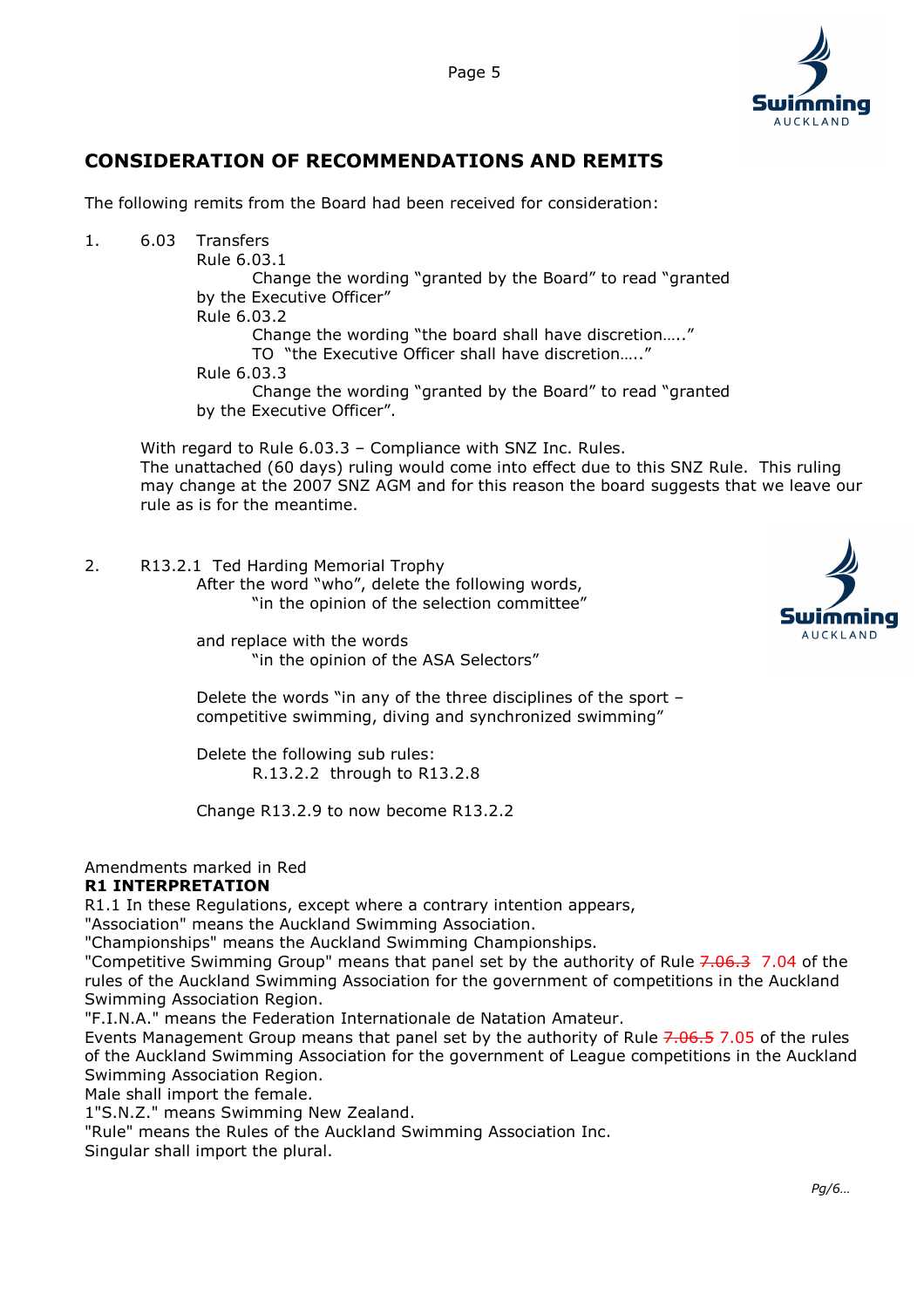

# R.2 AUCKLAND SWIMMING CHAMPIONSHIPS

#### R2.1 AUTHORITY

R2.1.1 In accordance with Rule 11-Rule 14 of the Association, the Association may hold annually Auckland Swimming Championships. (should wording state "will" hold Annually instead of "may" )

## R2.3 ASA BOARD - POWERS

R2.3.1 The Administration Board may, within the terms of Rule 11.01.1 Rule 14.01.2, and at its discretion, authorise any club within the Association Region to hold on behalf of the Association all or any of the meetings that form the Championships.

#### R2.6 ENTRIES

R2.6.1 Competitors shall send their entries for the Championships, together with the entry fee, to the Secretary or some other responsible person of their club. The person who receives such entries shall, subject to the provisions of Regulation R2.6.5 of these regulations, forward them to the Organising Committee of the meet at the place and by the time specified in the Poster advertising the competition. Scratching from a race shall not relieve a competitor from the liability of paying his entry fee and no refund is claimable (refer also to R2.10.6 "Withdrawals"). (R2.10.6 Does NOT Exist)

R2.6.6 4Club Representation - Refer to Rule 5.02.5 Rule 6.0 (Individual Membership) The Auckland Winter Championships is exempt from Rule 5.02.5 Transfers. (why should these be exempt?)

#### R2.8 ADVANCING TO FINALS

R2.8.1 The provisions of S.N.Z. Regulation SRG10.4 SW3.2 with reference and excepting the first paragraph, shall apply where applicable and with the necessary modification, to the Open events, age group individual events and relay events forming part of the Auckland Championships. R2.8.2 The provisions of S.N.Z. rule SRG10.5 SW3.2.3 in relation to a dead heat result shall apply.

#### R2.11 VISITORS

R2.11.1 Visitors may compete in any meeting of the Auckland Championships in accordance with Rule 11.01.2. 14.02.1

R2.11.3 Where visitors are not eligible to hold an Auckland title or to Championship medals they may receive such awards as the Events Management Group shall decide from time to time.

• Visitors are not eligible to hold an Auckland title in age group events as listed in R2.2.1(a)Summer Open and Age group Championships or R2.2.1(d) Winter Championships, but may do so in all Auckland Open Championship events, including the Spring and Autumn Short Course Champs.

#### R3 ASSOCIATION COMPETITIONS

#### R3.1 AUTHORITY

R3.1.1 The Association may from time to time organise competitions within and by authority of Rule 1.02.4. 2.0

#### R3.7 FINALS

R3.7.1 The provisions of Regulation  $R2.7 R2.8$  in its entirety shall apply.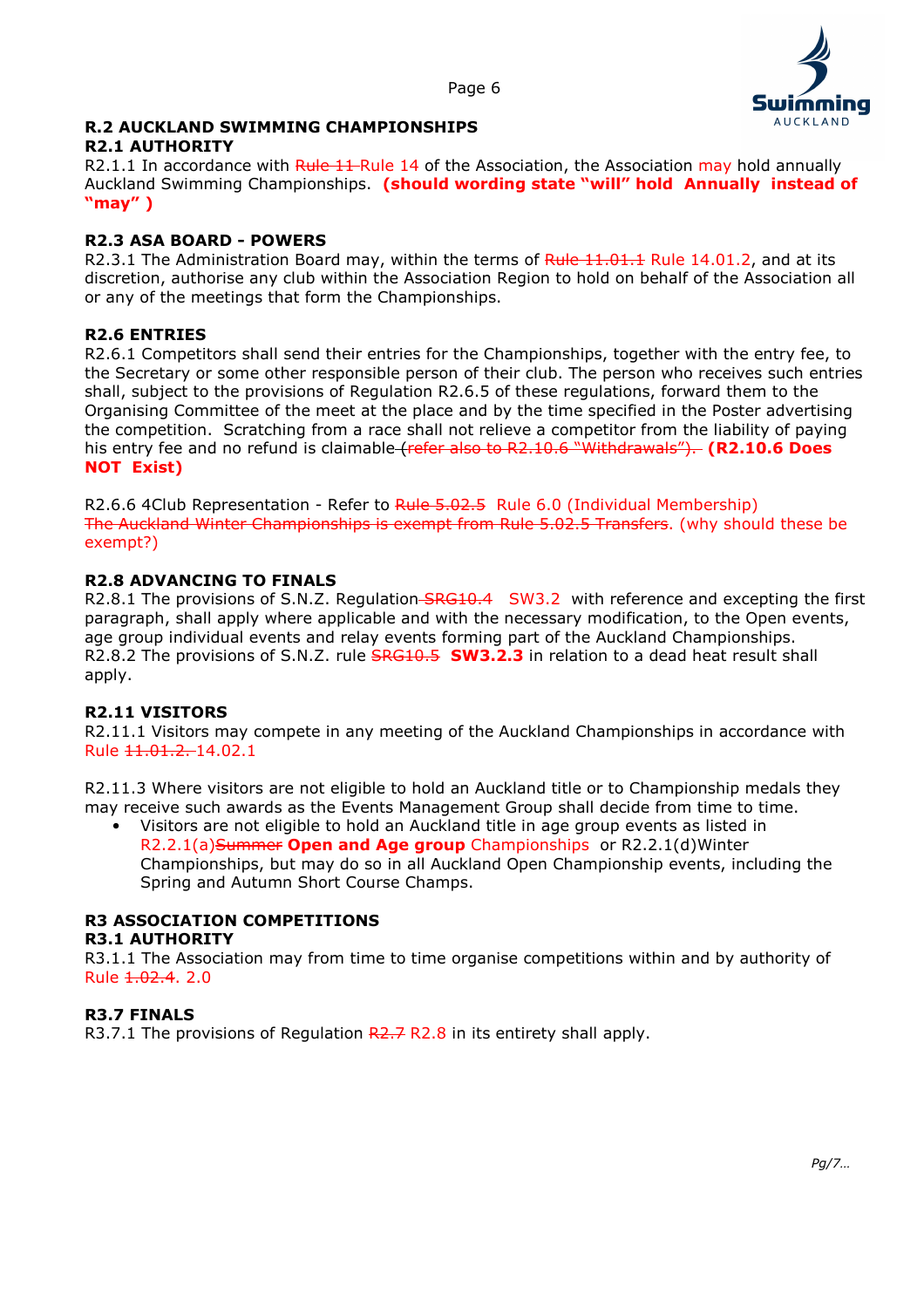

# R7 ASSOCIATION RECORD TIMES

# R7.1 RECOGNITION

R7.1.1 All Auckland Records shall be recognised by the Association 9whether established within the Association area or outside it PROVIDED HOWEVER that in every case where such a record at a meeting other than a Meeting organised and run by the Association and where more than one record in the same event is claimed on the same date such record application shall include a certificate as to the time that the record was established from the Referee of the meet at which the record was set. R7.1.2 The Association shall consider applications for recognition of record performances only where such records have been established by swimmers 2eligible under Rule 5.01.1 either in scratch competition or in an individual race against time, decided in public and duly fixed and advertised in accordance with these regulations 3NZR1.1 and NZR5.1.1 and NZR5.1.2. The time shall be taken by Electronic Timing Equipment with at least two (2) timekeepers or three (3) time-keepers with watchers.

## (Not able to find these rules at SNZ need to clarify what these refer to)

R9.3.1 The Technical Technology Group shall appoint annually under the terms of Rule **7.06.8d** examiners for each level of qualification.

# ( Rule 9.06.8d does not exist need to find what this refers to)

#### R10 Zone

#### (all of 10 Zones needs to be updated to truly reflect what happens this is significantly out of date)

## R10.1 CONSTITUTION OF ZONES

R10.1.1 There shall be four three Zones of the Association Region, namely CENTRAL, EASTERN, NORTHERN and WAITAKERE, such Zones generally conforming to the geographic location of the Clubs.

R10.1.2 The Central Zone shall consist of the following Clubs, Mt. Eden, Onehunga, Waitemata, Roskill and Ponsonby., Mt Wellington, Parnell, Total Aquatics, Metro, Central City.

R10.1.3 The Eastern Zone shall consist of the following Clubs, Mt Wellington, 12Newmarket and Parnell.

#### R10.1.4

 R10.1.3 The Northern Zone shall consist of the following Clubs, Devonport/Navy, Northcote, North Shore, , Kowhai and Coast.

R10.1.5

R10.1.4 The Waitakere Zone shall consist of the following Clubs, Avondale (in recess), Helensville, 14RNZAF Base Auckland, West Auckland Aquatics, Waitakere City and Waterhole. R10.1.6

R10.1.5 Additional Clubs may be added to a Zone from time to time by the ASA Board and confirmed by alteration of this regulation in accordance with the rules of the Association. R10.1.7

R10.1.6 Clubs may apply to the ASA Board to operate with and be part of any other Zone

# R10.2 MANAGEMENT

R10.2.1 Each Club within a Zone shall have the right to nominate two delegates to a Zone Committee and that committee shall appoint either from those delegates or otherwise as that committee shall determine a Chairman, Deputy Chairman, Secretary and Treasurer or Secretary/Treasurer.

R10.2.2 Where the Chairman of the Zone is appointed from one of the delegates to the Committee, that person shall no longer hold a deliberative vote and the Club that that delegate represented will be entitled to appoint a replacement delegate. R10.2.3 Active Zones to furnish an annual Auditor's Report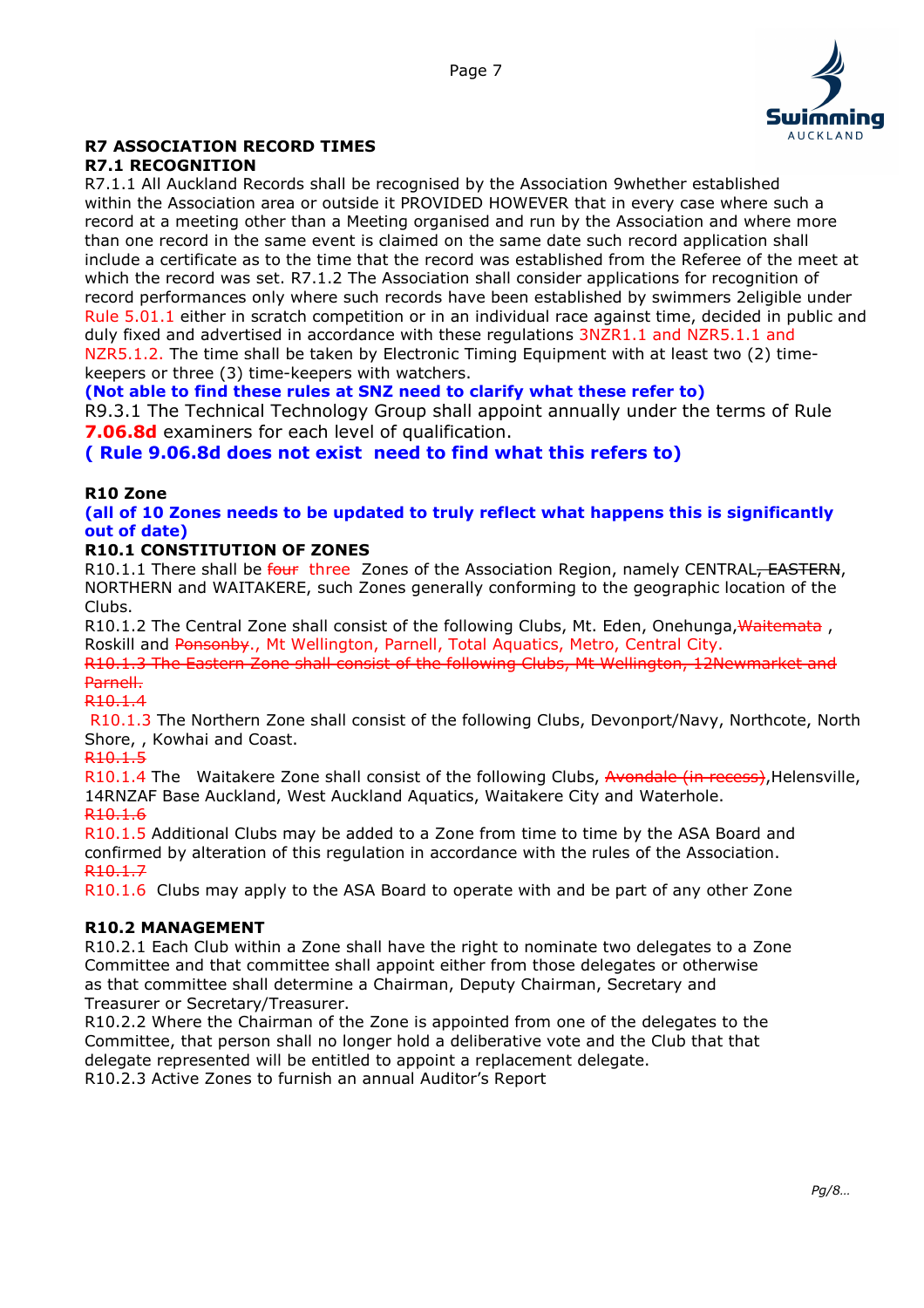

#### R10.3 FUNCTIONS

The function of the Zone shall be to organise, manage and control inter-club races and competitions within the Zone or other competitions as the Competitive Swimming Group shall approve or delegate.

(10.2 and 10.3 Zones Section is significantly out of Date is it all still relevant?? )

#### 7.05 Events Management Group

7.05.1 The Group will comprise five members elected at the AGM.

#### 7.05.2 Objectives:

1. To implement plans and programmes for ASA Interclub, League and Auckland Championship Meets as decided by the Competitive Swimming Group, National Meets allocated to the Association and such other meets as may be appropriate.

2. To allocate the running of Interclub meets to clubs as per the Competition Plan based on criteria determined by the ASA Board.

7.05.3 The Chair will make progress reports and an appraisal after each ASA meet to the Executive Officer.

7.05.4 The Group will appoint Organising Committee Chairs for meets as required including Dolphin League SwimFun League. They shall gather a team to run their allocated meet and make progress reports to the Group. Organising committee chairs shall be ex officio members of the Events Management Group.

#### 7.06.2 Objectives:

1. To foster and educate Technical Officials to a high level to assist our swimmers in obtaining their goals.

2. To ensure that there are sufficient qualified Technical Officials available for clubs to draw on to run meets.

3. To ensure that the meets are run in conjunction with FINA, NZSF SNZ and ASA Rules.

#### 9.03.5 Attendance

Any delegate who is absent from two consecutive meetings of the Association without cause to the satisfaction of the Association having been shown shall be deemed to have vacated the position and the position shall be declared vacant. The Club which such delegate represented shall have the right to appoint another delegate, but it may not within the period defined in Rule 5.01.6, reappoint the delegate whose position has been declared vacant. Where an apology is recorded and a proxy attends, the appointed delegate shall be recorded as having attended the particular meeting.

Proposed Changes marked in Blue:

#### 6. MEMBERSHIP OF INDIVIDUALS

#### 6.01 Registration

#### 6.01.1 Association Membership

In accordance with the procedure approved by the Board, each Club shall at the time members join or renew memberships, register the names of that or those members with the Association. 6.01.2 Competitive Registration

Swimmers wishing to compete in Interclub and Association competitions, Swimmers shall be registered with the Association as competitive swimmers. unless otherwise provided for by the Board In accordance with SNZ Rule 5.3 - A member may only be a competitive swimmer for 1 club at any one time.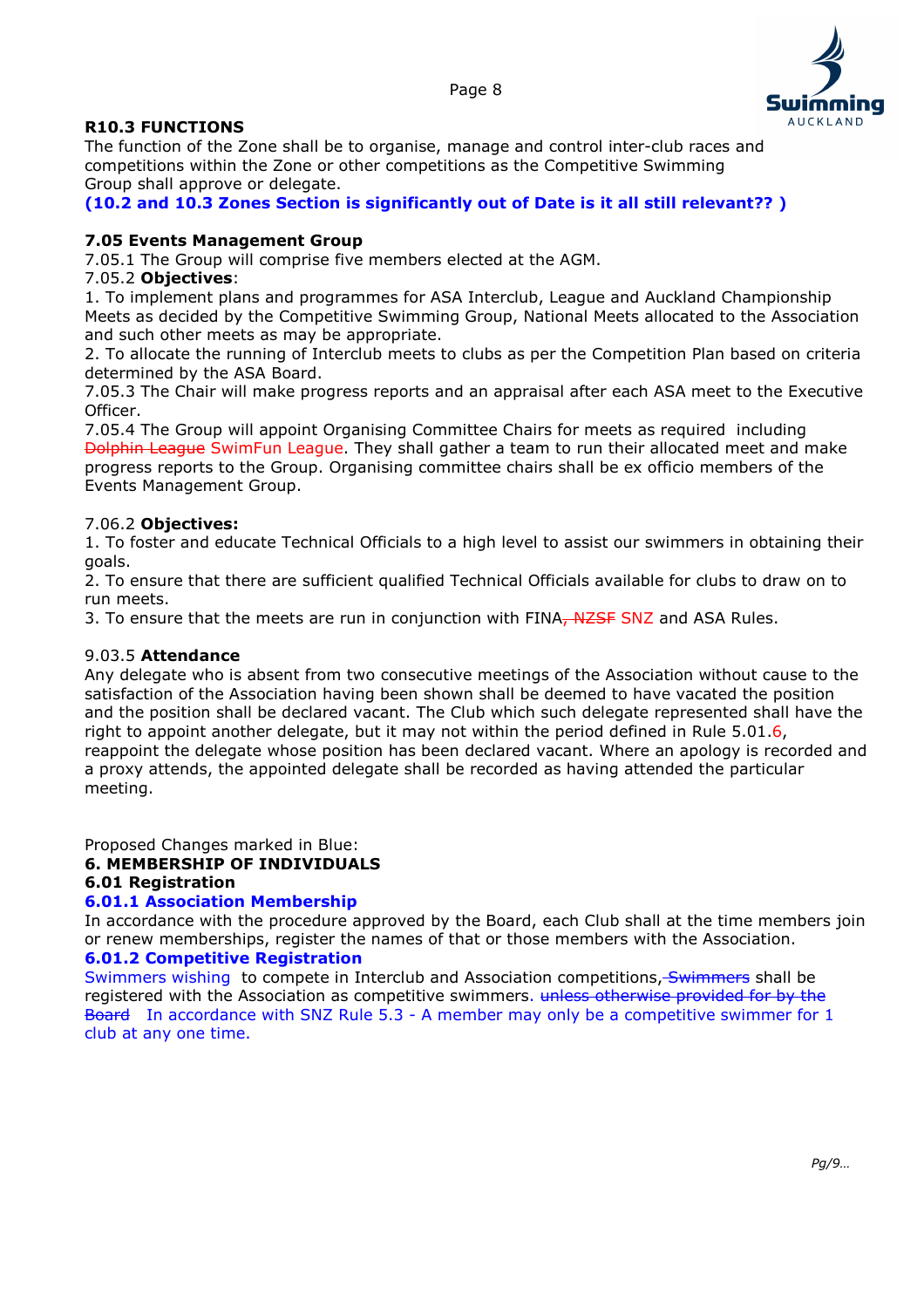

## 6.03 Transfers

6.03.1 this is Now covered by 6.01.20's reference to SNZ rule 5.3

No swimmer whose name appears on the membership register as a member of a Club shall represent any other Club unless a transfer of the said member from that Club to the other Club has been granted by the Board. The appearance of the name of any swimmer on the membership list of a Club submitted by the Secretary of the Club to the Association in the manner laid down in Rule 6.01 hereof shall be accepted by the Board as prima facie

evidence that the said name is properly included in such list.

#### 6.03.2 Transfer Application

Application for a transfer shall be made in writing by the Club member concerned to their present Club who, provided that such member is not financially indebted to them, shall make an application in writing to the Board and the Board shall have discretion to grant or refuse such transfer. Subject to the provisions of this Rule regarding transfers a member of a suspended Club may with the permission of the Board, apply to any other Club for membership.

#### 6.03.3 6.03.2 Compliance with SNZ Inc. Rules

In no case shall a transfer be granted by the Board unless evidence satisfactory to the Board has been produced that the Rules of SNZ Inc. relating to transfers of membership have not been breached and/or will not be breached by the transfer being effected.

All transfers must comply with SNZ Membership Rule 5

#### 6.03.4 6.03.3 Transfer Fee

Each application for transfer shall be accompanied by a fee of the amount from time to time determined by the Board. The fee shall be paid to and remain the property of the Association.

#### 6.03.5 Auckland Swimming Championships

For all events at the Auckland Championships, a swimmer shall represent the Auckland club with which he/she is officially registered on the date entries closed for the first event of the Auckland Championships. This rule shall not apply to the Relay Championships when this meet is held after the end of the financial year in any season. This rule does not preclude a swimmer who has received transfer approval, from representing his/her new club from the date that such transfer becomes effective, at events other than the Auckland Championships This section is largely obsolete due to the SNZ rules

Proposed amendment to clarify the application of the Level 1 and 2 qualifying standards Additional wording in Blue.

#### 7.04 Competitive Swimming Group

7.04.1 The Group will comprise:

- Three members nominated by the Coaches Group
- Two members elected by the AGM
- Registrar elected at the AGM
- The Selector/s (Ex officio).
- One member nominated by the swimmers group who attends in an advisory capacity.

#### 7.04.2 Objectives:

1. To carry out the philosophies established by the ASA Board by providing competition and development packages to cater for the various pathways for the different levels of swimming, which will broaden the scope and improve the standards of swimming in Auckland.

2. To provide Competition Plans for all levels of swimming.

4. To Ensure the development of talented young swimmers.

7.04.3 The Group will set the Programmes for ASA Championships.

7.04.4 The Group will appoint the Selector/s for the Association from within the membership of the Association. The Selectors will select the Association Relay

and Representative teams as and when required.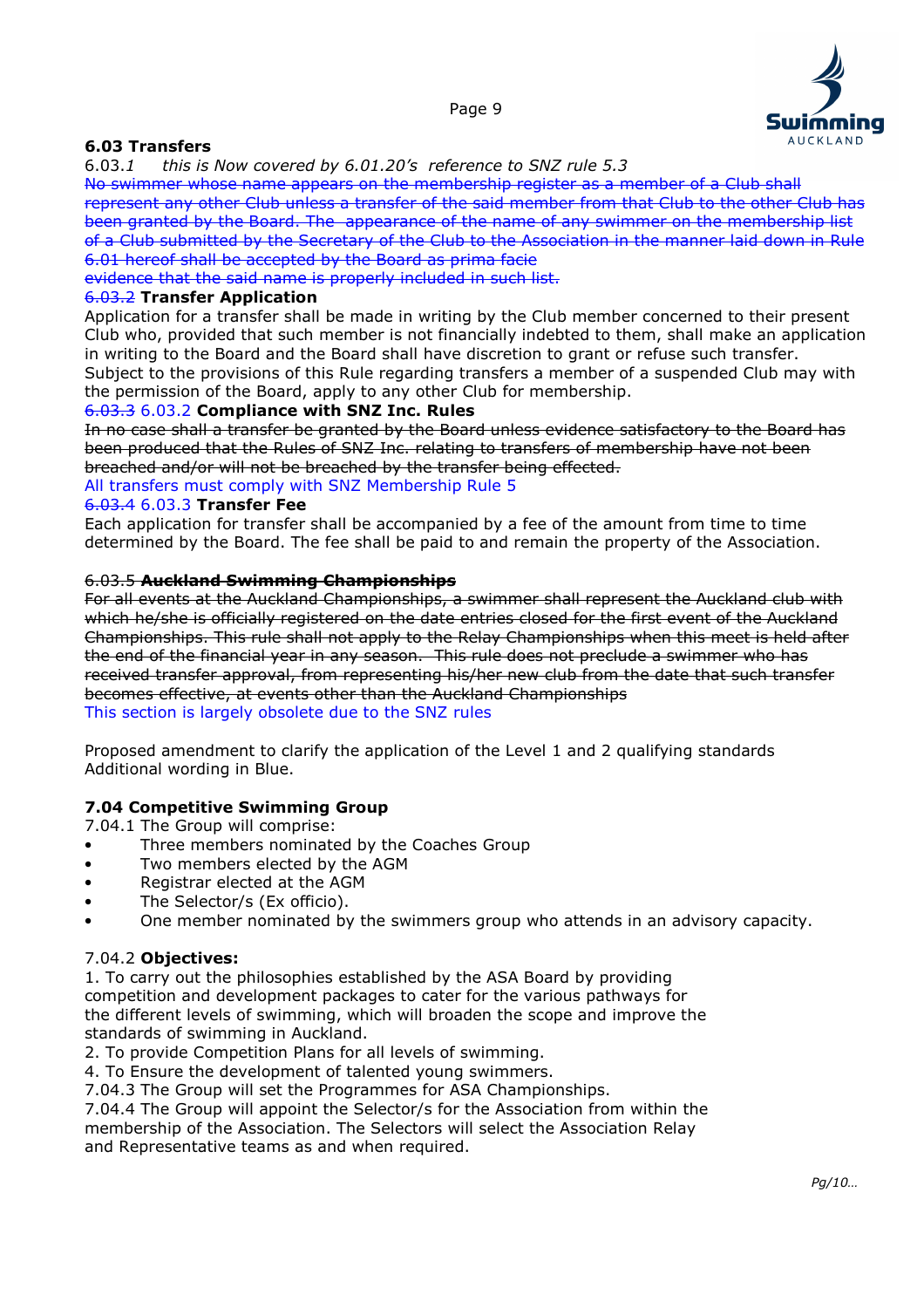

7.04.5 The Group will determine qualifying times for Level 1, Level 2 and the Auckland Championships. Once a swimmer has attained a qualifying time, they can not swim in a meet of a higher level, unless they have aged up, and not maintained a suitable qualifying time. 7.04.6 Through the Registrar keep records of Championship events and Race Records of the Association.

**Moved** by Mark Saunders that Rule 6.03 be looked at in its entirety and that the whole of Rule 6 be accepted.

Seconded: David Jack **Carried:** Carried: Carried: Carried: Carried: Carried: Carried: Carried: Carried: Carried: Carried: Carried: Carried: Carried: Carried: Carried: Carried: Carried: Carried: Carried: Carried: Carried: C

Moved by Mark Saunders that R13.2.1 be accepted. Seconded: Gwen Ryan Carried: Carried Carried Carried Carried Carried Carried Carried Carried Carried Carried Carried Carried Carried Carried Carried Carried Carried Carried Carried Carried Carried Carried Carried Carried C

Moved by Mark Saunders that these regulations with the amendments in red be accepted in its entirety.

Seconded: Teresa Stanley Carried Carried Carried

Proposed amendment to clarify the application of the Level 1 and 2 qualifying standards. Additional wording in blue.

Moved by Total Aquatic Sport that a new sub-group be included under Rule 4 as follows: Rule 4.2.2 Interclub Competitions – Qualifying Times

 Interclub competitions are swum at Level 1, 2 and 3. Once a swimmer has attained a qualifying time they cannot swim at a meet at a lower qualifying standard.

Seconded: Coast Swim Club

## Moved by David Jack that an amendment be made to read

 Rule 4.2.2 Interclub Competitions – Qualifying Times Interclub competitions are sum at Level 1, 2 and 3. Once a swimmer has attained a qualifying time they cannot swim at a meet at a lower qualifying standard *and that existing R4.2.2 be renamed R4.2.3.* **Seconded:** Coast Swim Club **Carried:** Coast Swim Club Carried Carried: Carried

# PRESENTATION BY EXECUTIVE OFFICER – PHILIPPA BOUZAID

A power point presentation looking back over the year was presented with regard to what Swimming Auckland has achieved in line with strategic goals and objectives, swimmers achievements, funding received, records attained and sponsors & funders.

# GENERAL BUSINESS

#### 1. Club Zone Forums

 Mark advised the members of the upcoming zone forums and asked members to indicate their preferred day and time. Responses were: Waitakere and Northern Zones – any night; Central Zone any night after holidays

#### 2. Awards Dinner

 The majority of members thought this was a very good idea and feedback from clubs and coaches with regard to the appropriate month for this Award Dinner to be held. It was recommended that Swimming Auckland suggest to Swimming New Zealand that it adopt an Annual Awards Dinner whereby the New Zealand trophies and awards can be presented.

**AUCKLAND**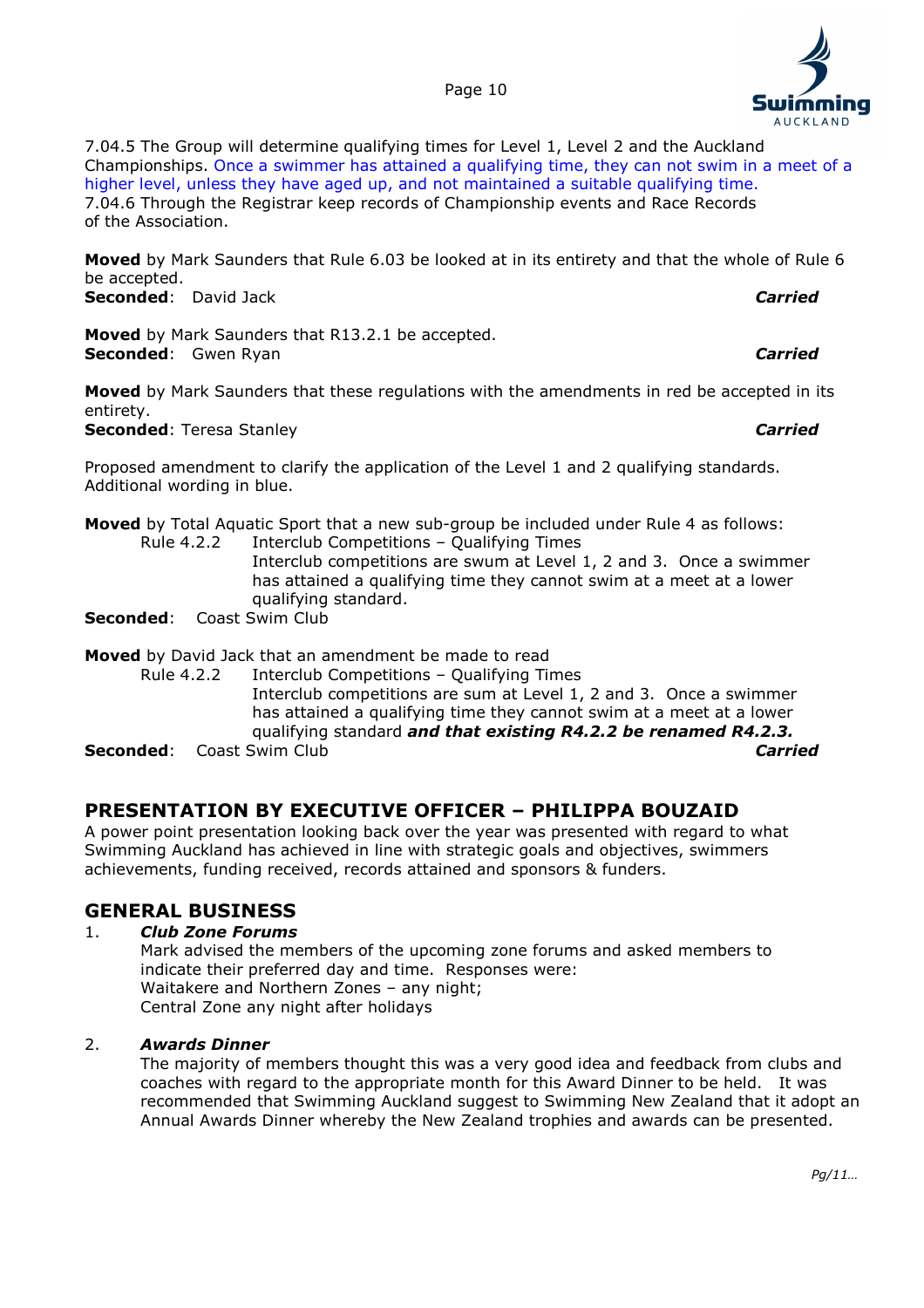

## 3. Annual General Meeting 2008

Thursday 19<sup>th</sup> June, 2008 has been agreed and set for the Annual General Meeting.

#### 4. Unattached Swimmers

- Philippa spoke to the members with regard to the process of transferring swimmers. Points noted:
- some clubs holding up the transfers and therefore swimmers are unattached for more than 60 days
- clubs must forward transfer form to office not directly to other club
- unattached date starts from the time the Executive Officer has signed the form
- Swimming Auckland will forward a copy of the "top times report" with copy of transfer to new club
- Transfer process will be documented and forwarded to club secretaries and handicappers

#### Unattached swimmers with regard to Level 1, 2, and 3 meets

 Discussion around unattached swimmers attending level 3 meets and not being able to swim in the relay team for their new club. It was suggested that we keep the same rule right through as we have for Auckland Championship events being:

 Unattached swimmers can swim in the relays for their new club but the team will forfeit any medals or points. They will be noted as "exhibition" teams.

The members agreed on this for all Auckland swim meets.

#### 5. National Calendar

 Jan Cameron spoke to group re the National calendar advising that at the recent SCAT conference the coaches voted unanimously with changing the Swimming New Zealand national meet calendar as detailed:

- a) Periodisation for the meet in September is unsuitable for international swimmers but very well placed period wise for our age, youth and senior non internationals. This meet should become the NZ Age Group short course championships. Ages to be 13,14,15,16,17 & over to allow for all to compete if they want. Discriminate against no one.
- b) NZ Short Course, Open champs, December also trials for international meets.
- c) National age champs become NZ Age and Youth champs 13, 14, 15, 16, 17 & 18 year olds. Held in March. Rationale – our age group and youth swimmers need to be toughened in an environment which requires less time between the sessions and is a vigorous preparation for the Australian Age championships. It is essential that this meet be run very efficiently with minimum time between races unlike what is required for open meets.
- d) NZ Opens to be a meet in itself held late March or early April depending on national calendar. Rationale is that this meet is our showcase and needs to be sold to corporate businesses and promote international swimmers to participate in an open format (unlikely in an age format). This meet then has heats a.m. and straight finals p.m. One day to decide the result which is appropriate in our country with limited number of swimmers. All swimmers who qualify may participate at this open event.
- e) Division 2, to remain as is.